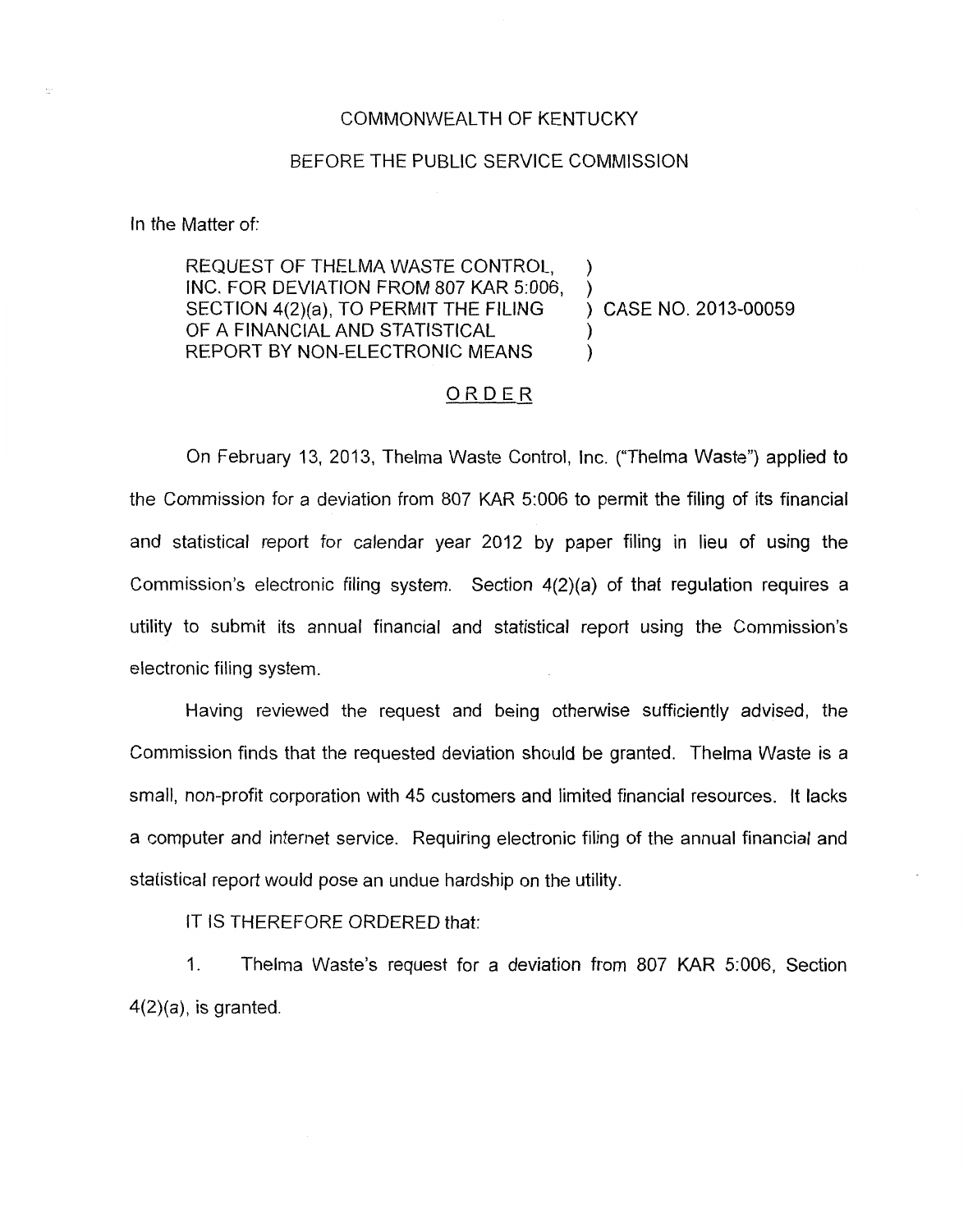2. Thelma Waste is permitted to file a paper copy of its financial and statistical report on Commission-provided forms in lieu of using the Commission's electronic filing system.

**3.** This case is closed and shall be removed from the Commission's docket.

By the Commission



ATTEST

Cassah Gunwell for **Executive Director** 

Case No. 2013-00059